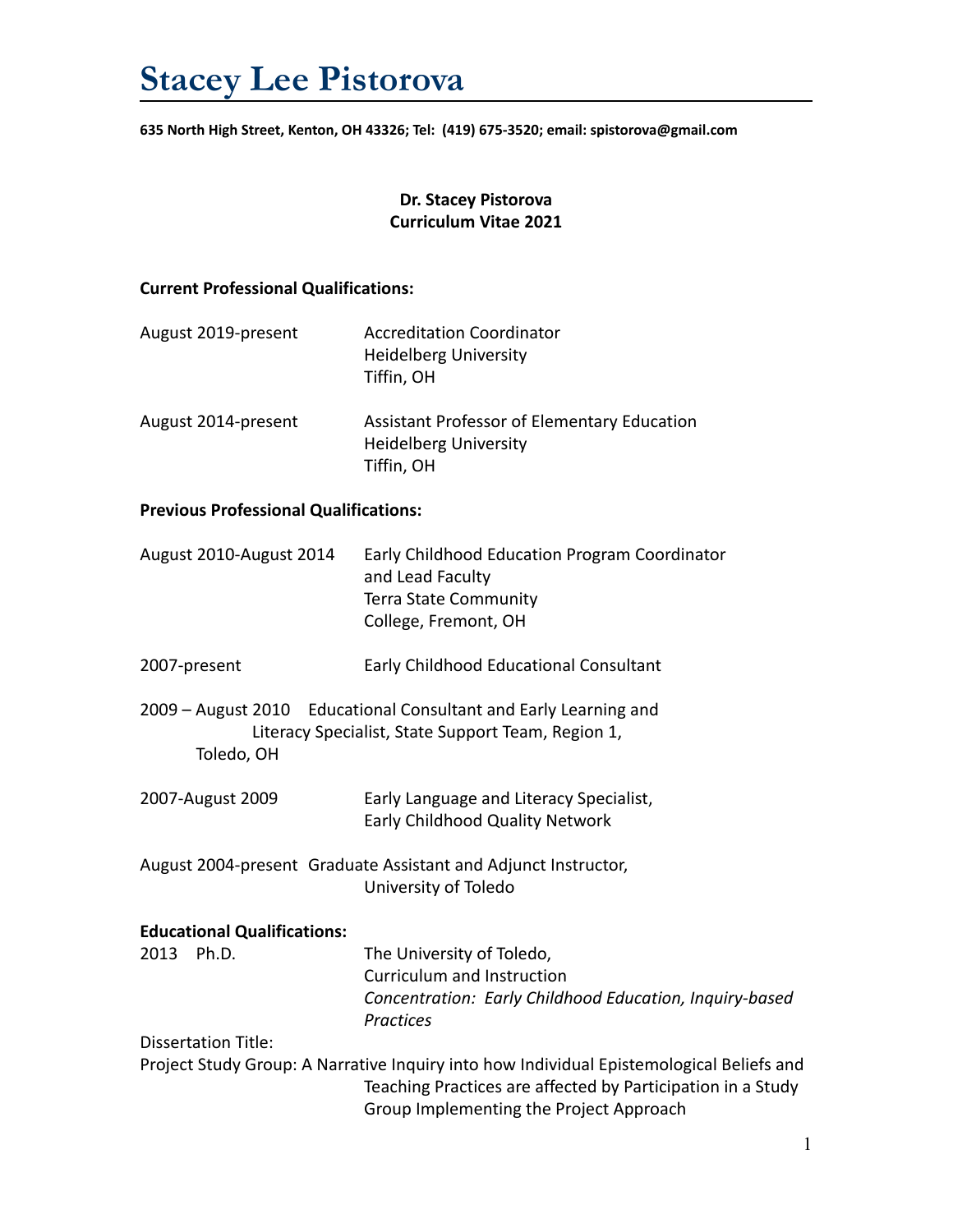**635 North High Street, Kenton, OH 43326; Tel: (419) 675-3520; email: spistorova@gmail.com**

| <b>Additional Doctoral Research:</b><br>Analysis of Teachers' Narratives within a Community of Learners; Implementing<br>the Project Approach; Oral History and storytelling as Curriculum; Aesthetic<br>Education; Creating Pedagogical Spaces for Democratic Practices and Civic<br>Engagement in the K-5 classroom<br>Advisor: Dr. Ruslan Slutsky |       |                                                                                                                         |  |
|------------------------------------------------------------------------------------------------------------------------------------------------------------------------------------------------------------------------------------------------------------------------------------------------------------------------------------------------------|-------|-------------------------------------------------------------------------------------------------------------------------|--|
| 2006                                                                                                                                                                                                                                                                                                                                                 | M.Ed. | The University of Toledo, Department of Early                                                                           |  |
|                                                                                                                                                                                                                                                                                                                                                      |       | Childhood                                                                                                               |  |
|                                                                                                                                                                                                                                                                                                                                                      |       | Research title:                                                                                                         |  |
|                                                                                                                                                                                                                                                                                                                                                      |       | Art in a standardized, academic world.                                                                                  |  |
|                                                                                                                                                                                                                                                                                                                                                      |       | Advisor: Dr. Ruslan Slutsky                                                                                             |  |
| 1993                                                                                                                                                                                                                                                                                                                                                 | B.A.  | Skidmore College, Major in Art History, minor in                                                                        |  |
|                                                                                                                                                                                                                                                                                                                                                      |       | Studio Art.                                                                                                             |  |
|                                                                                                                                                                                                                                                                                                                                                      |       | Advisor: Dr. Penny Jolly                                                                                                |  |
|                                                                                                                                                                                                                                                                                                                                                      |       | <b>Teacher Educator Experience and Qualifications:</b><br>2014-present Assistant Professor of Early Childhood Education |  |
|                                                                                                                                                                                                                                                                                                                                                      |       | Heidelberg University, Tiffin, OH                                                                                       |  |
|                                                                                                                                                                                                                                                                                                                                                      |       | <b>Course titles:</b>                                                                                                   |  |
|                                                                                                                                                                                                                                                                                                                                                      |       | Introduction to Primary Education                                                                                       |  |
|                                                                                                                                                                                                                                                                                                                                                      |       | Introductory Conceptual Methods and Research in Primary                                                                 |  |
|                                                                                                                                                                                                                                                                                                                                                      |       | Education                                                                                                               |  |
|                                                                                                                                                                                                                                                                                                                                                      |       | Scientific Literacy and Methods in Primary                                                                              |  |
|                                                                                                                                                                                                                                                                                                                                                      |       | Education                                                                                                               |  |
|                                                                                                                                                                                                                                                                                                                                                      |       | Advanced Concept and Research Methods in                                                                                |  |
|                                                                                                                                                                                                                                                                                                                                                      |       | <b>Primary Education</b>                                                                                                |  |
|                                                                                                                                                                                                                                                                                                                                                      |       | Integrated Arts in Primary Education                                                                                    |  |
|                                                                                                                                                                                                                                                                                                                                                      |       | Family Systems/Social Issues                                                                                            |  |
|                                                                                                                                                                                                                                                                                                                                                      |       |                                                                                                                         |  |
| $2010 - 2014$                                                                                                                                                                                                                                                                                                                                        |       | Lead Faculty Early Childhood Department,                                                                                |  |
|                                                                                                                                                                                                                                                                                                                                                      |       | Terra Community College, Fremont, OH                                                                                    |  |
|                                                                                                                                                                                                                                                                                                                                                      |       | <b>Course titles:</b>                                                                                                   |  |
|                                                                                                                                                                                                                                                                                                                                                      |       | <b>Emergent Literacy</b>                                                                                                |  |
|                                                                                                                                                                                                                                                                                                                                                      |       | Cognitive Curriculum                                                                                                    |  |
|                                                                                                                                                                                                                                                                                                                                                      |       | Introduction to Early Childhood Education<br>Infant-Toddler Curriculum                                                  |  |
|                                                                                                                                                                                                                                                                                                                                                      |       | <b>Creative Experiences</b>                                                                                             |  |
|                                                                                                                                                                                                                                                                                                                                                      |       | Observation, Documentation and Assessment                                                                               |  |
|                                                                                                                                                                                                                                                                                                                                                      |       | Online Students with Exceptionalities                                                                                   |  |
|                                                                                                                                                                                                                                                                                                                                                      |       |                                                                                                                         |  |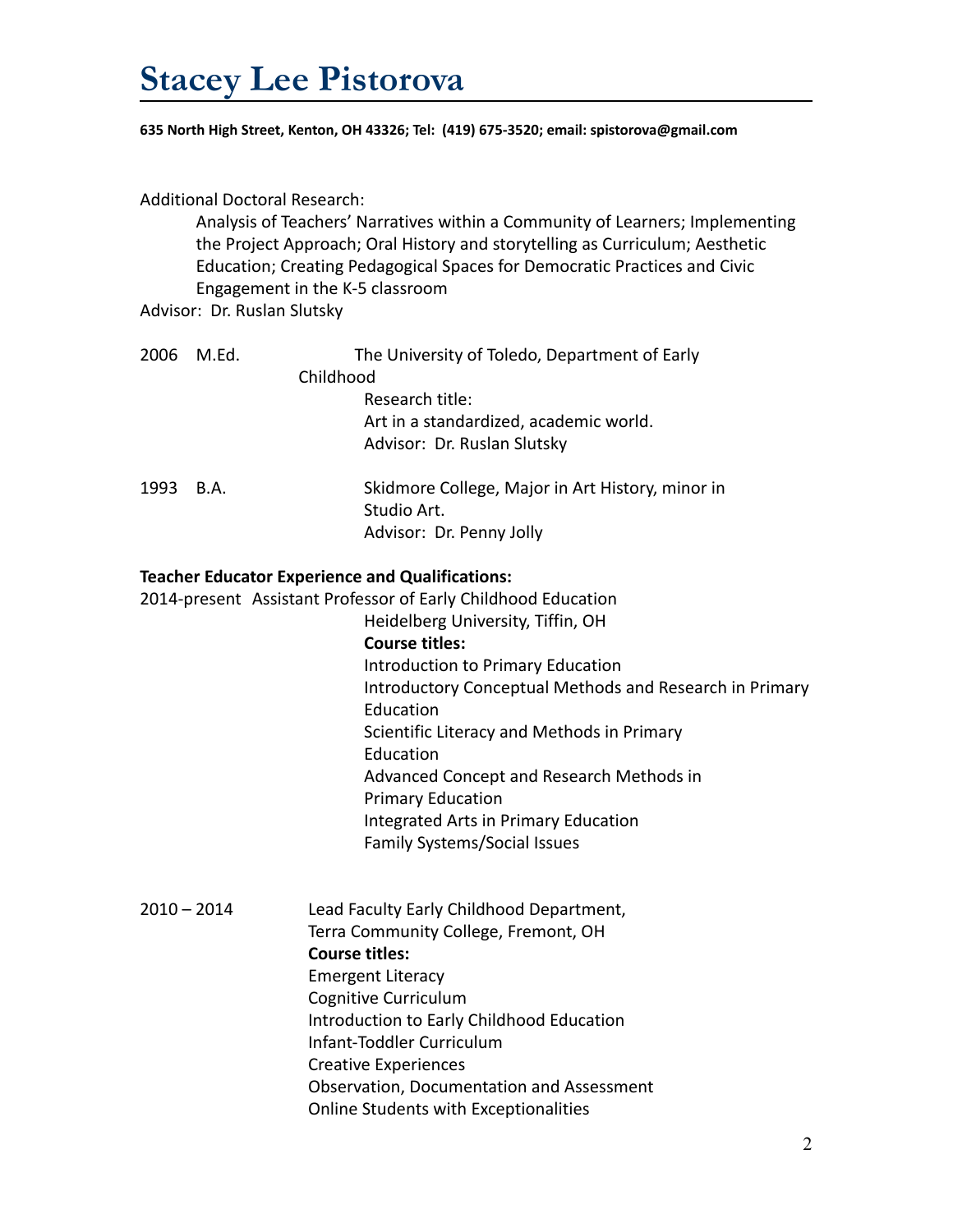**635 North High Street, Kenton, OH 43326; Tel: (419) 675-3520; email: spistorova@gmail.com**

Student Teaching Practicum Development of a new Special Needs Practicum Student Teacher Supervisor

August 2004-2014 Instructor, College of Education The University of Toledo **Courses titles:** Philosophy and Practice in Early Childhood Education(CIEC 3200) Field Experience: Socio-cultural Dimensions of Education (CIEC 3380) Integrative Field Experience: Best Practice (CIEC 4480) Online Infant-toddler curriculum (CIEC 4350/6340) Linking Seminar (CIEC 1900)

### **Educational Experience:**

| 2009-August 2010 | <b>Early Childhood Consultant</b><br>State Support Team Region 1<br>Professional Development Support, Curriculum Development<br>and Conference<br>Delivered State Professional Development<br>Supported State Initiatives for Early Childhood Educators<br>Organized and Directed Project-Based Initiative and Conference      |
|------------------|--------------------------------------------------------------------------------------------------------------------------------------------------------------------------------------------------------------------------------------------------------------------------------------------------------------------------------|
| 2007-August 2009 | Early Language and Literacy Specialist<br>Early Childhood Quality Network<br>Professional Development Provider for In-service educators<br><b>Provider of Professional Development Trainings including:</b><br>Preschool Literacy Core<br>Teacher Leader Literacy Project<br>Literacy Modules<br><b>Conference Coordinator</b> |
| 2006-August 2007 | Program Assistant, Special Education<br>Hardin County Educational Service Center<br><b>Job Summary:</b><br>Organized and prepared IEP meeting materials<br>administered standardized tests for evaluations<br>School-family liaison and support<br>Public preschool support (arts integration/Reggio Emilia)                   |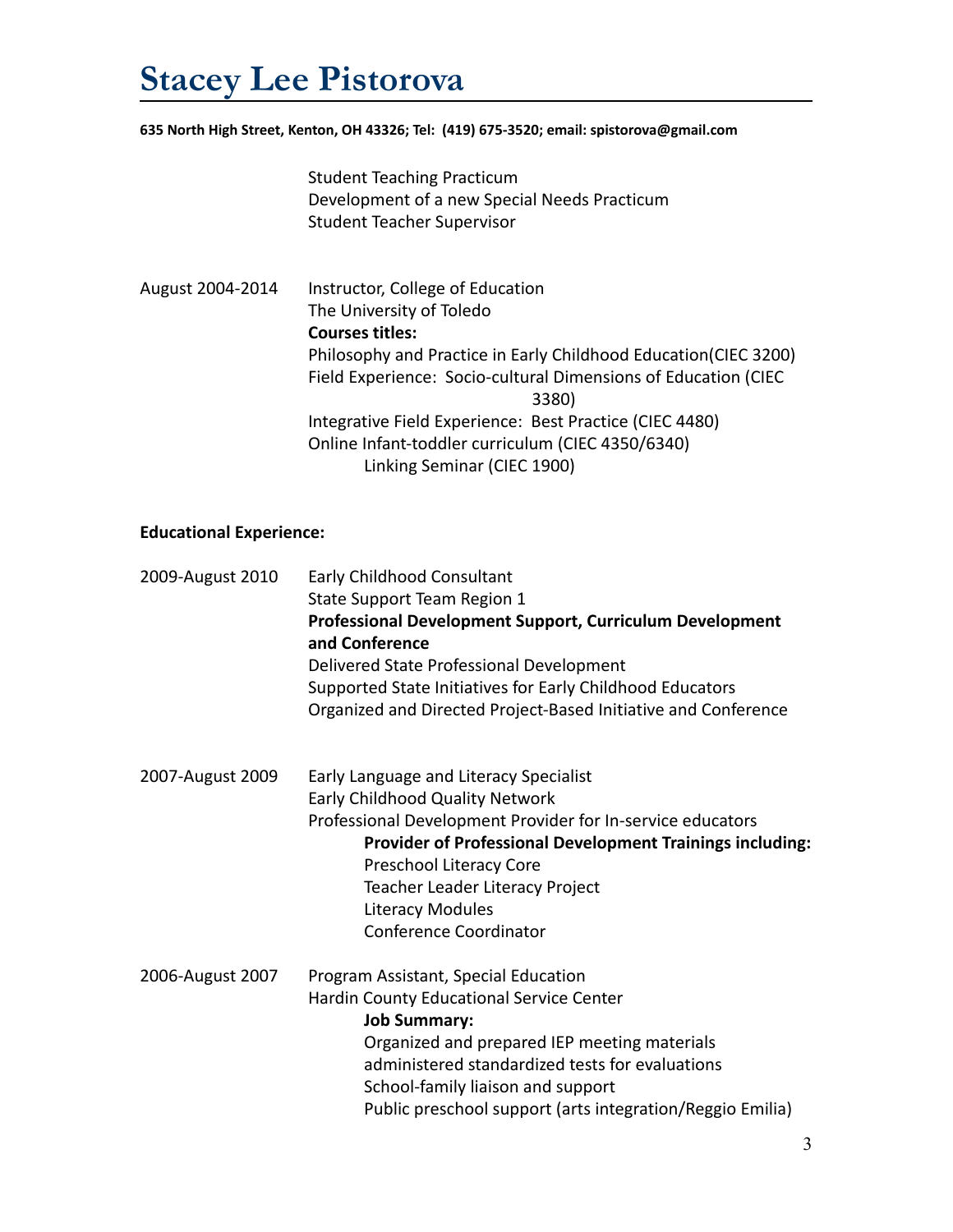**635 North High Street, Kenton, OH 43326; Tel: (419) 675-3520; email: spistorova@gmail.com**

| January 2003-August 2006  | Teaching Artist, Project ABC, Toledo, Ohio<br><b>Head Start</b><br><b>Job Summary:</b><br>Implemented arts integrated curriculum (Pre-K)<br>Facilitated and organized parent-child art labs<br>Developed and implemented arts focused summer camps<br>Delivered arts integrated professional development |
|---------------------------|----------------------------------------------------------------------------------------------------------------------------------------------------------------------------------------------------------------------------------------------------------------------------------------------------------|
| January 2003- August 2004 | Coordinator of after school activities, substitute and<br>summer camp teacher, West Side Montessori,<br>Toledo, Ohio                                                                                                                                                                                     |
| $1995 - 2001$             | Teacher of English as a Second Language, Business<br>Academy, Gymnasium and Teplice Spa<br>Teplice and Prague, Czech Republic                                                                                                                                                                            |

#### **Administrative Experience:**

| August 2019-present | Accreditation Coordinator, Heidelberg EPP<br>Tiffin, OH    |
|---------------------|------------------------------------------------------------|
| 2010-2014           | Lead Faculty, Terra State Community College<br>Fremont, OH |

#### **Research Experience and interests:**

Present Rethinking Time in our classroom; Creating a Paradigm Shift in Education through equity-based practices; assets-based approach to teacher education; STEAM in Elementary Education and Curriculum Development; Bringing Teacher Education Practices to the 21<sup>st</sup> century; Collaborative practices between Teacher Candidates, In-Service Teachers and University Faculty; Blended Learning in Teacher Education Programs; Community of Learners Model of Teacher Professional Development; Aesthetic Education; Oral History as Curriculum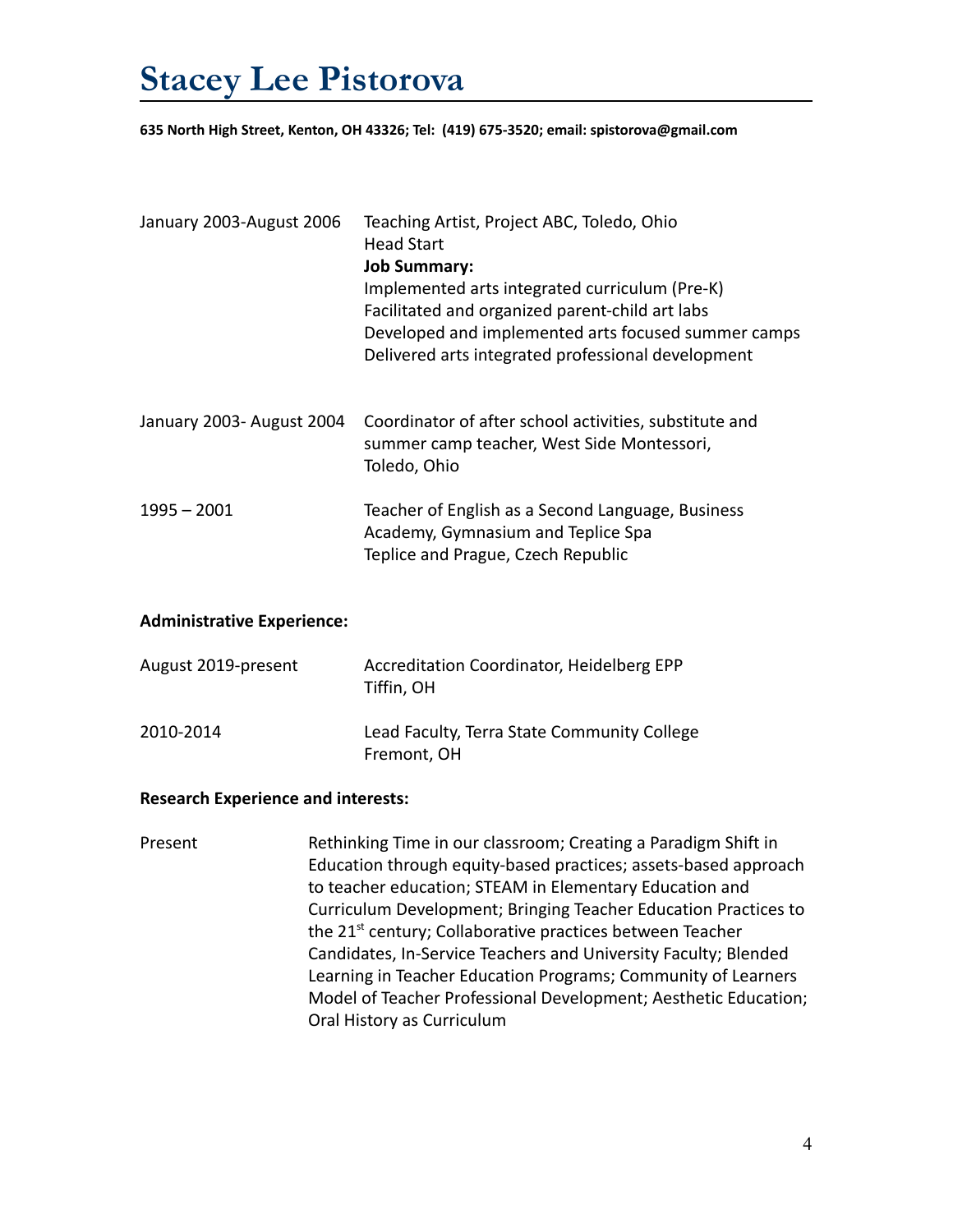**635 North High Street, Kenton, OH 43326; Tel: (419) 675-3520; email: spistorova@gmail.com**

#### **Support of Scholarship:**

| 2019-2020                                                             | TEACH-n-STEAM Grant from Martha Holden Jennings                                                         |  |
|-----------------------------------------------------------------------|---------------------------------------------------------------------------------------------------------|--|
| Summer 2019                                                           | Recipient of Faculty-Student Grant, Heidelberg                                                          |  |
| 2018-2019                                                             | TEACH-n-STEAM Grant from Martha Holden Jennings                                                         |  |
| Summer 2017 Recipient of Aigler Grant, Heidelberg University          |                                                                                                         |  |
| Summer 2016 Recipient of Faculty-Student Grant, Heidelberg University |                                                                                                         |  |
| 2008-2009                                                             | Recipient of the Lunt Family Scholarship, Judith Herb College<br>of Education, the University of Toledo |  |

## **Publications:**

- Pistorova, S. & Slutsky, R. (2017). *There is nothing better than quality play experiences for young children: Building the foundation for inquiry in our educational practices.* Early Childhood Development and Care Journal, Vol.188, pp.495-507.
- Slutsky, R. & Pistorova, S. (2010). *Making high-quality early childhood settings visible.* Scholarlypartnershipedu, Vol. 5: Issue 2, Article 6.

Pistorova, S., & Slutsky, R. (2007). *The Arts in a Standardized, Academic World*. Encounter: Education for Meaning and Social Justice.

### **Grants:**

● April 2019: Recipient of Martha Holden Jennings Grant, \$16,500.

### **Professional Participation and Membership:**

- Member of NAEYC
- Member of NSTA
- Editorial board of OATE
- Reviewer for Early Childhood Development and Care Journal

### **Conference Presentations:**

Cotter, D., Haubert, L., Pistorova, S. & Svoboda, S. (November 2020). Defining the A in STEAM as Arts for Access. Virtual.

Haubert, L. & Pistorova, S. (October 2018). We built this city on a STEAM economy. Ohio Council of Teachers of Mathematics (OCTM), Akron, OH.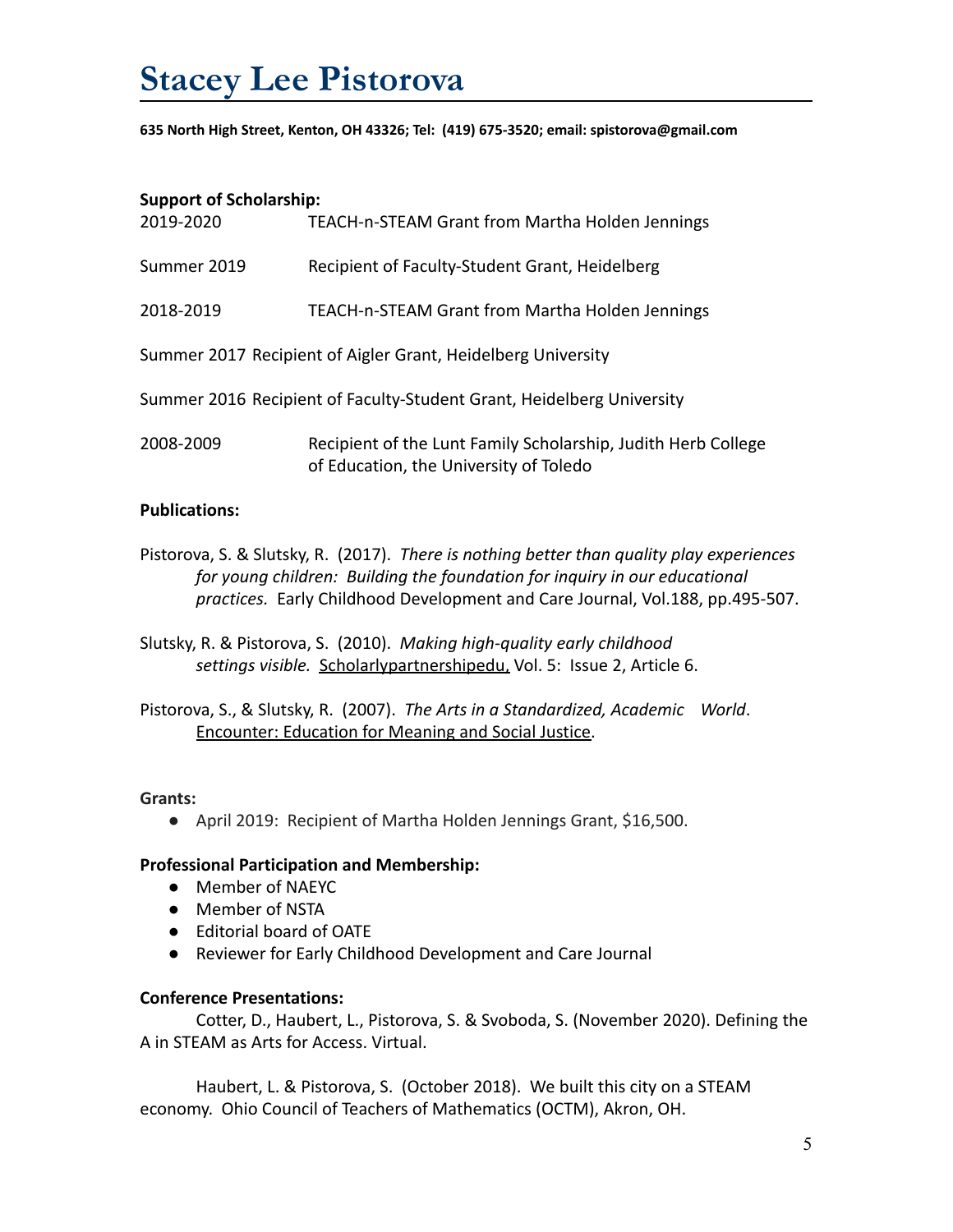**635 North High Street, Kenton, OH 43326; Tel: (419) 675-3520; email: spistorova@gmail.com**

Pistorova, S. & Slutsky, R. (May 2017). How research on the epistemological beliefs of teachers implementing inquiry-based practices can inform undergraduate teacher education programs seeking a shift towards inquiry-based practices? Global Conference on Education and Research, Sarasota, Florida.

Pistorova, S. (May 2017). Engaging all learners is easy as STEAM. Ohio Association of Early Childhood Education Conference, Sandusky, OH.

Pistorova, S. (March 2016). Challenging the status quo: Critical analysis of standardized educational practices through the lens of pop culture films for children. PCA/ACA National Conference 2016, Seattle, Washington.

Pistorova, S. (June 2015). How research on the epistemological beliefs of teachers' implementing inquiry-based practices can inform teacher education. NAEYC Institute, New Orleans, LA.

Slutsky, R. & Pistorova, S. (November 2010). *Reconceptualizing the environment: Overcoming the barriers.* National Association for the Education of Young Children, Anaheim, CA.

Hapgood, S., Pistorova, S. & Parsai, P. (November 2009). *Tools for building pre-service teachers' empathy and sensitivity for children from linguistically and culturally diverse backgrounds.* National Association for the Education of Young Children, Washington, D.C.

Pistorova, S. and Slutsky, R. (November 2009). *Re-conceptualizing Teacher Professional Development through the Image of the Child.* National Association for The Education of Young Children. Washington, D.C.

Pistorova, S. & Stanfield, C. (November 2009). *Radical Possibilities in the Graduate Research Curriculum Oral history: Models of activism from the past*. AESA Annual Conference, Pittsburg, PA.

Knechtges, C., Stibaner, T., Pistorova, S. Alvarado, L. & Doraiswamy, N. (November 2009). *Peace Education: Theory Into Practice through the Peace club: Bringing peace from the community to the school.* AESA Annual Conference, Pittsburg, PA.

Pistorova, S. Hamer, L., Doraiswamy, N., & Francis, J. (June 2009). *Merging Worlds and blurring lines: When methods of PAR lead to prolonged civic engagement in a local neighborhood center,* Seventh Annual American Democratic Project National Meeting, Baltimore, MD.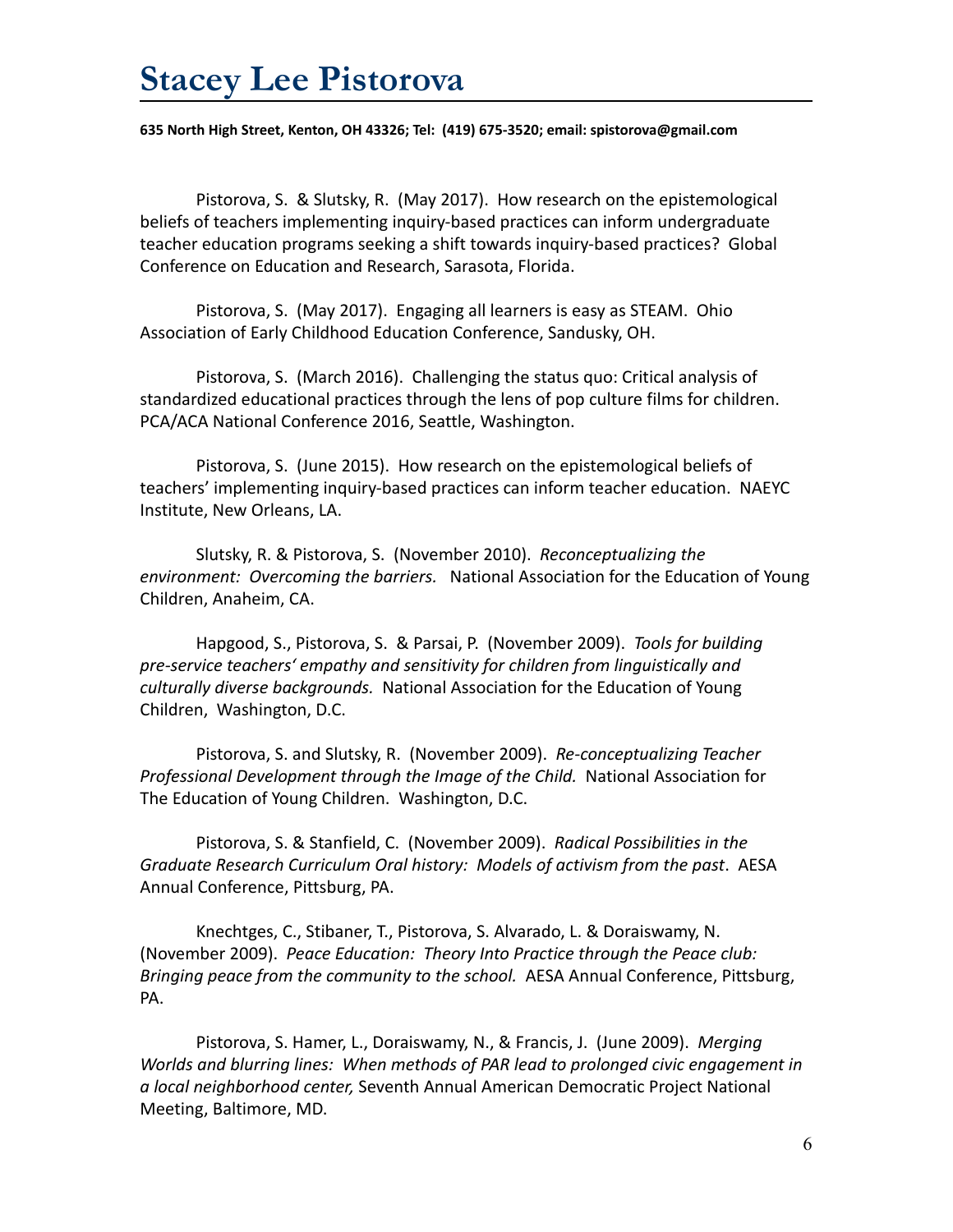**635 North High Street, Kenton, OH 43326; Tel: (419) 675-3520; email: spistorova@gmail.com**

Doraiswamy, N., Smith, A., Hamer, L., Alvarado, L., Anderson, G., Francis, J., Knechteges, C., Ming Yang, L., Pistorova, S. and Thapa, O. (April 2, 2009). *Peace Education.* Service Learning and Community Engagement Conference, University of Toledo, Toledo, OH.

Slutsky, R. and Pistorova, S. (March 2009). *What does a quality early childhood environment look like?* ACEI Annual International Conference, Chicago, IL.

Pistorova, S. and Slutksy, R. (March 2009). *Re-imaging the child: An action-research model for teacher professional development*. ACEI Annual International Conference, Chicago, IL.

Slutsky, R. and Pistorova, S. (November 2008). *Implementing a high quality environment that impacts children's learning*. NAEYC Annual Conference and Expo, Dallas, TX.

Hapgood, S., Egan, V., Guy, F., Kenny, H. Parsai, P. and Pistorova, S. (October 30, 2008). *Exploring Others' Realities: Tools for building empathy and sensitivity for students from linguistically and culturally diverse backgrounds.* AESA Annual Conference, Savannah, GA.

Pistorova, S. (March 2008). *Performing outside the box: Transforming The standardized classroom through storytelling*. ACEI Annual International Conference, Atlanta, GA.

Pistorova, S. (May 2007). *Using the arts in a standardized, academic world*. ACEI Annual International Conference, Tampa, FL.

Slutsky, R. and Pistorova, S. (May 2007). *Improving U.S. education through the Reggio approach*. ACEI Annual International Conference, Tampa, FL.

Pistorova, S. (2007). *Ritual and festival in the classroom: The potential of improvisational moments*. Bergamo Conference on curriculum theory and classroom practice, Dayton, OH.

Pistorova, S. (2007) *Inspiring change in the current educational practices*. Presented at the 3<sup>rd</sup> Annual Toledo Association for the Education of Young Children Conference, Toledo, Ohio.

Hamer, L., Wrege, A., Pistorova, S., Palmer, E., Naserdeen, D., Mirzoyants, A. Mattimoe, K. & Alvarado, L. (2006) *Addressing the democratic deficit:*